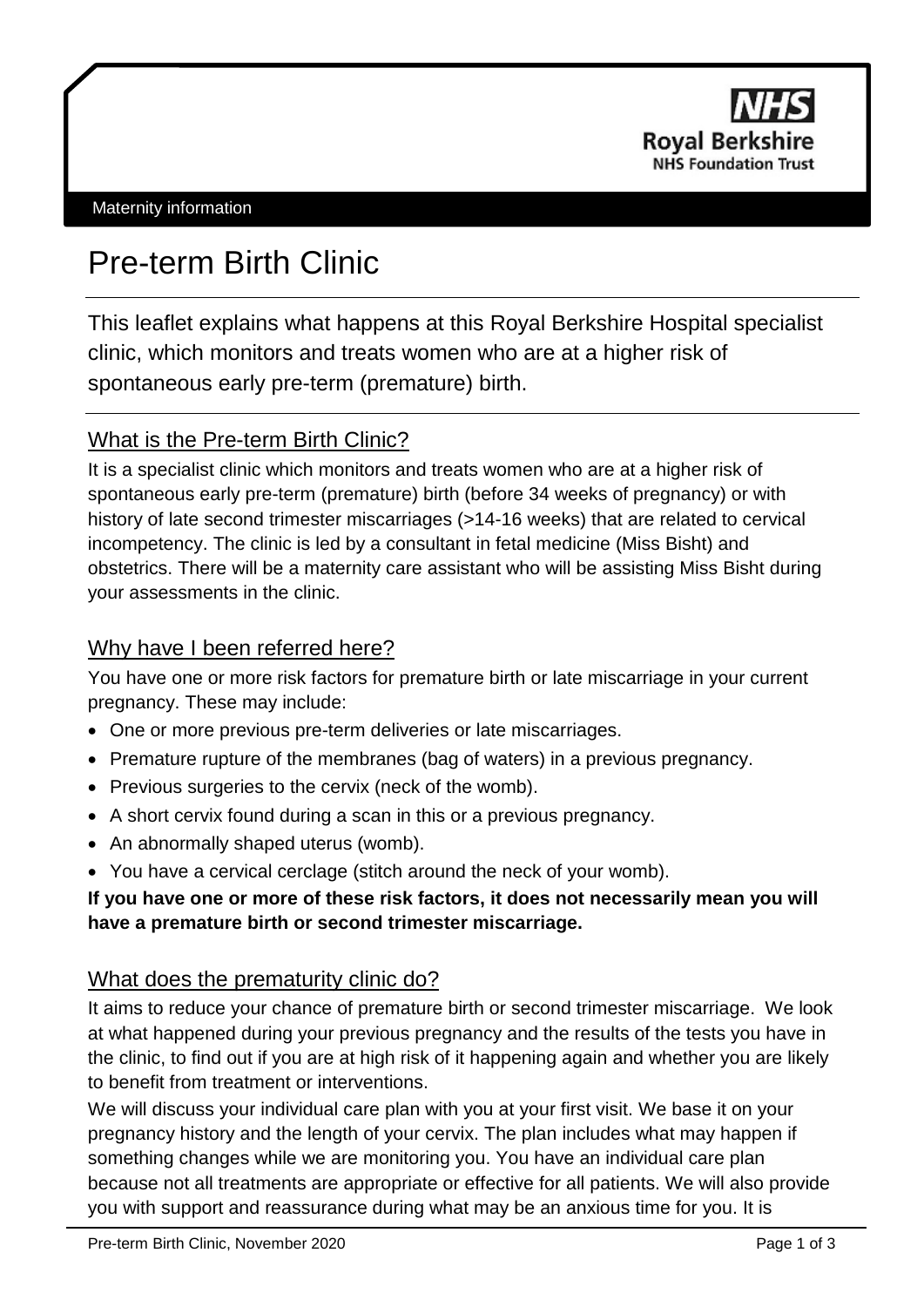important to understand that while there is evidence to suggest the surveillance and treatment can reduce your risk, unfortunately, not all miscarriages and pre-term births can be prevented.

#### What tests will I have?

We will offer you one or more of these investigations, depending on your risk factors:

- A urine test and/or a vaginal swab (taken using a speculum) to check for infection, because some infections can make a second trimester miscarriage or premature birth more likely.
- A trans-vaginal scan, where we put an ultrasound probe into your vagina to measure the length of your cervix, because a short cervix increases your risk of a second trimester miscarriage or premature birth.
- A vaginal swab AmniSure® test; A negative result on the AmniSure® test means it's highly unlikely that you'll give birth in the next week or ten days, which can set your mind at ease and allow your practitioner to hold off any treatments that may not be needed. A positive result, on the other hand, is not as useful. It means you are at a higher risk of giving birth early, but it doesn't guarantee that you're about to give birth or that you'll deliver early at all, so it won't help your practitioner decide how to manage your situation.

#### Do the tests have any risks?

All of these tests are safe for you and your baby.

## What treatment will I be offered if I am at high risk of premature birth or late miscarriage?

There are a number of treatments which we may offer you to prevent premature birth or late miscarriages These include one or more of the following:

- Cervical cerclage, where a stitch is put around the neck of your womb (up to 22- 24 weeks)
- Progesterone (hormone) suppositories which you put into your vagina.
- Antibiotics.

If you are at high risk after 24 weeks of pregnancy, we may offer you steroid tablets or injections to help your baby's lungs develop. Magnesium sulphate injection would be offered to you for 'brain protection' for your baby if delivering before 32 weeks of gestation. You may need transferring to Oxford if delivery is anticipated before 28 weeks of gestation.

### Do I still need to see my midwife, GP or obstetrician while I am coming to this clinic?

No. The routine blood pressure and urine dipstick checks and blood tests can be done in this clinic until 24 weeks. You will also be seen in Miss Bisht's antenatal clinic between 28- 30 weeks of gestation. If all goes well, you could be discharged to midwifery led care.